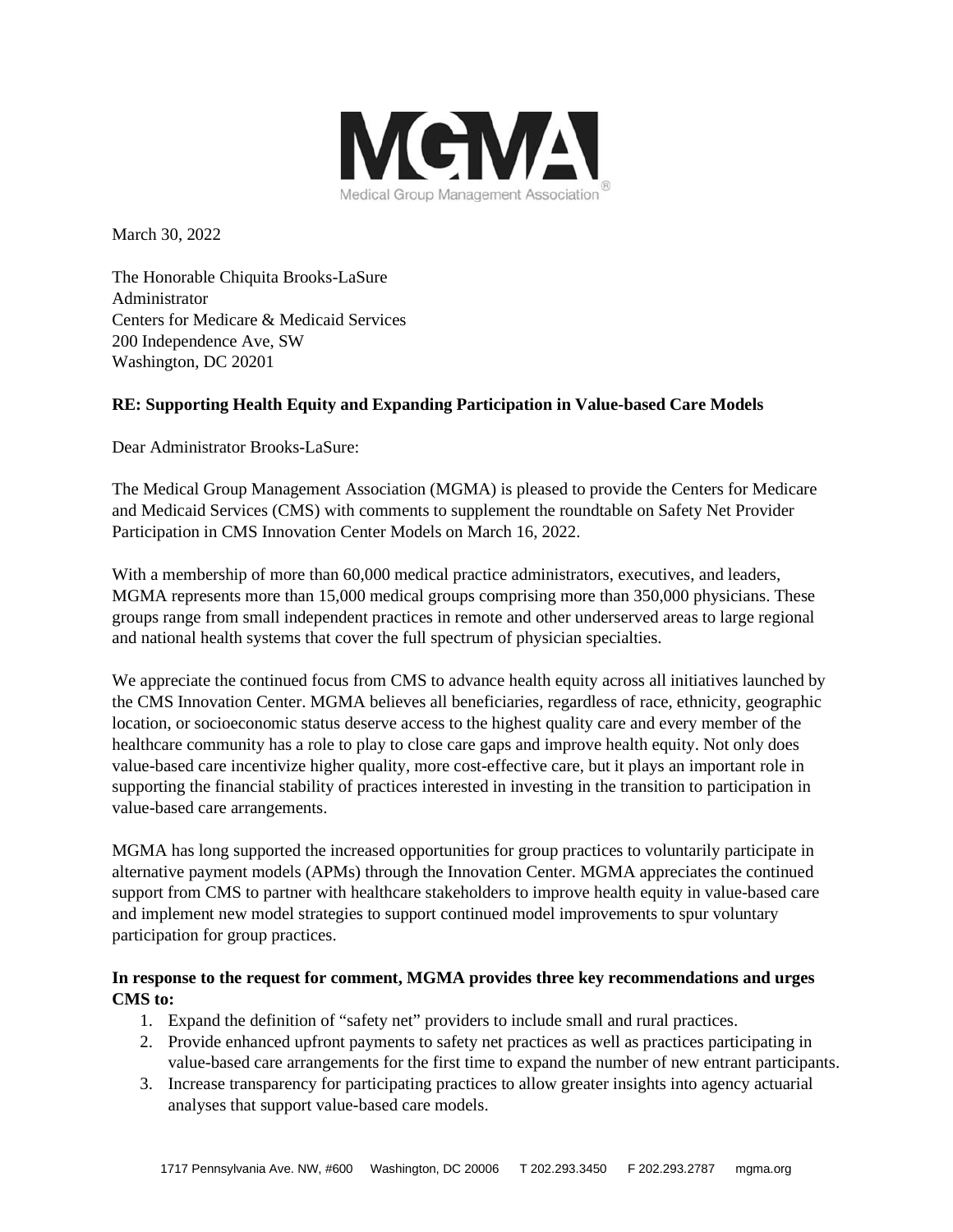## **1. Given the range of providers who care for underserved populations, how should the CMS Innovation Center define "safety net providers" for purposes of model design and recruitment?**

MGMA recognizes the crucial role that rural health clinics (RHCs), federally qualified health centers (FQHCs), and community behavioral health clinics play in ensuring adequate access to critical healthcare services for patients in underserved areas as specifically defined "safety net" providers. However, to ensure appropriate uptake of APMs and other value-based care arrangements, MGMA encourages CMS to expand the types of providers that are defined as safety net providers when designing value-based care arrangements. MGMA recommends CMS define "safety net" providers to also include providers furnishing care in rural areas, as well as small group practices, regardless of geographic location.

To make significant progress toward achieving health equity, it is essential that providers across the care spectrum have the opportunities, tools, and resources to participate in value-based care arrangements. We believe it is appropriate to group all these provider types when considering models targeting vulnerable populations as each these practice types, RHCs, FQHCs, rural practices, and small practices, have similar defining characteristics.

Small practices, rural practices, FQHCs, and RHCs all typically have lower patient volumes, operate on tight financial margins, and provide essential healthcare to vulnerable populations that tend to be older, sicker, and poorer. Success in a value-based payment model requires significant upfront investment to develop new clinical care, which many smaller and rural practices may lack. MGMA recommends CMS provide additional financial and technical support to these small and rural practices to spur additional participation in value-based care models from practices that have historically had lower rates of participation. A one size approach to value-based care will disadvantage small and rural practices.

### **2. What financial incentives, structures, and support are necessary to recruit safety net providers to participate in CMS Innovation Center models?**

Value-based care models reimburse practices differently compared to traditional fee-for-service (FFS) payment arrangements, and the U.S. healthcare system has been built on an FFS framework, making any significant shift to value-based care a major financial investment for medical groups. When designing future APMs, MGMA recommends CMS provide enhanced upfront payments available to smaller and rural practices, as well as to practices that have never participated in a payment model. Major upfront investments in the infrastructure necessary to advance in an APM require significant capital. In order to expand the number of practices that are participating in payment models, CMS must provide the additional financial support during the model initiation phase, as well as throughout the model in order to ensure retention of practices participating in APMs.

### **3. What types of technical assistance, data, and workforce do safety net providers need to sustain safety net provider participation in CMS Innovation models? What are effective mechanisms for addressing these infrastructure needs?**

Data analysis and real-time performance management are critical to participation in CMS Innovation Center models. CMS should provide all practices, not only safety net providers, with the data models the agency uses when determining performance. However, while essential that all practices have the data and information available, larger practices may be more likely to have the technology infrastructure to recreate some of the modeling that CMS produces and can, in turn, provide significant advantage for